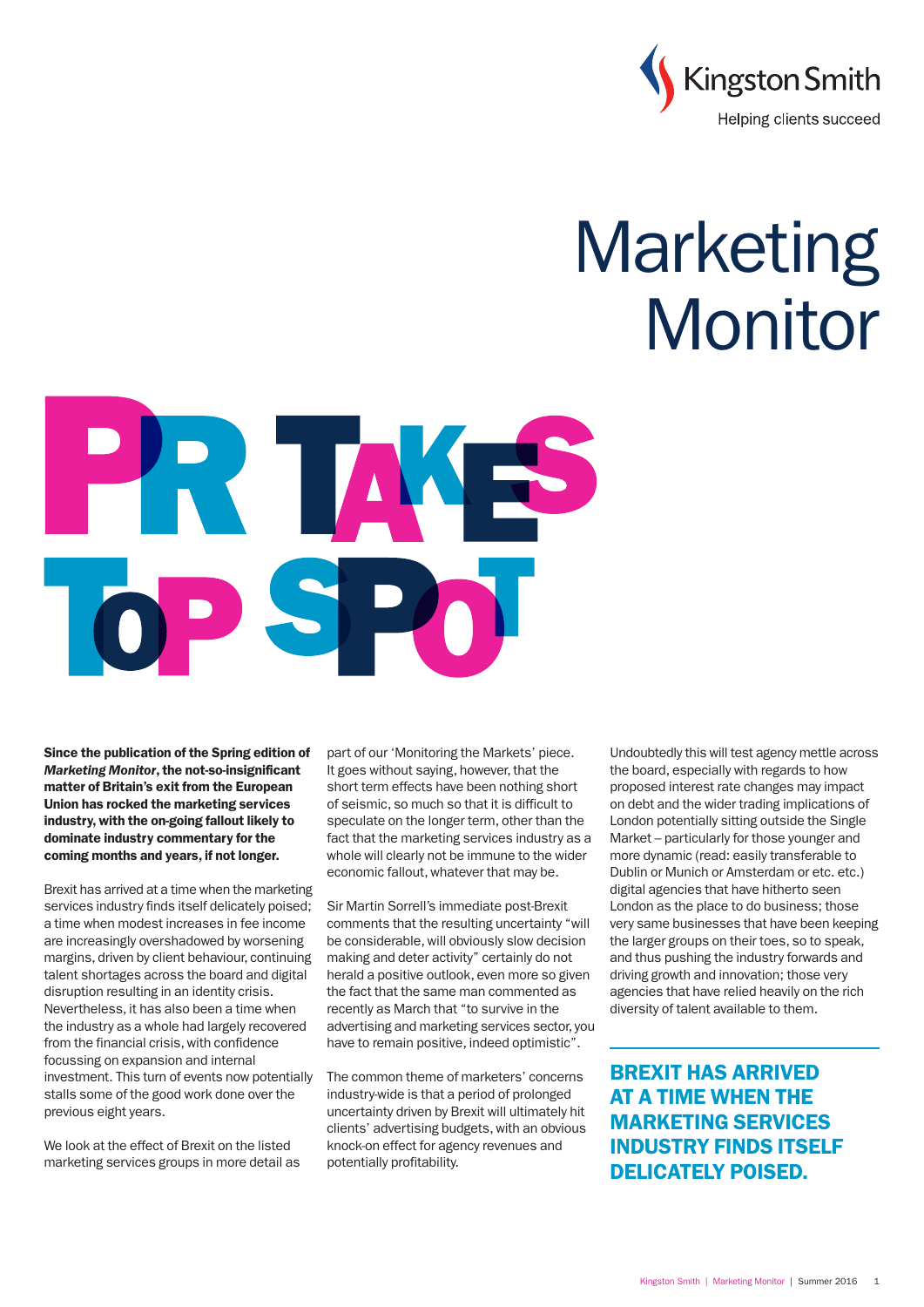## PR takes the top spot

What has been overlooked somewhat are any potential upsides to our European divorce – most notably the opportunity presented through trade with emerging markets. Again, it is too early to indulge in anything other than speculation, but the marketing services industry has historically shown itself to be one of the most dynamic, progressive and agile. Again, only time will tell.

Brexit aside, however, no less notable is the PR sector's unseating of media buyers as the best performing marketing services sector, at least in terms of operating margins, as previously predicted by Kingston Smith.

Media buyers over the past 16 years have consistently generated the highest operating profit margins – averaging 17.8% since 2000

THE MOVE AWAY FROM RETAINER INCOME TOWARDS SHORTER-TERM PROJECT BASED WORK AND INCREASING ZERO BASED BUDGETING IS CONTINUING TO HAVE A NEGATIVE EFFECT ON MARGINS.

(compared to PR's more modest 13.1% over the same period). The most recent results however, show that the Top 40 PR agencies have achieved a profit margin of 13%, compared to the Top 30 media buyers' recent efforts of 12.7%.

Whilst representing good news for the PR sector, the decline in media buyers' profit margin is reflective of a broader industry trend. We are seeing that profit margins are increasingly being squeezed, with advertising, branding & design, digital and the marketing and sales promotion sectors all reporting lower operating margins than they respectively achieved in the Spring edition of *Marketing Monitor*.

Putting aside any Brexit fallout, arguably the move away from retainer income towards shorter-term project based work and increasing zero based budgeting is continuing to have a negative effect on margins. Agencies are still reliant on freelance labour to service this type of work, especially as the on-going effect of 'digital disruption' results in a talent shortage, as the digitalisation of marketing results in more and more specialist activities.

Understandably, therefore, those agencies that are able to maximise productivity are those agencies that are performing above average. We have seen in the period that, other than the design and advertising sectors, fee

### THE DECLINE IN MEDIA BUYERS' PROFIT MARGIN IS REFLECTIVE OF A BROADER INDUSTRY TREND.

income per head has seen a generally positive, albeit slight, increase. Those agencies that are able to challenge and manage their employment and freelancer costs against changing client needs are those agencies which are often best placed to exploit growth opportunities and deliver the best margins.

Stand-alone, these results do not make for particularly encouraging reading; the slight growth in gross income is very much overshadowed by the continued squeezing of operating margins.

However, the continued effects of Brexit and its potentially far-reaching consequences mean agency and industry focus must now firmly turn towards the future, whatever that may hold. The UK marketing services industry is famously robust against wider macroeconomic issues, but only time will tell how the industry deals with such unprecedented levels of uncertainty.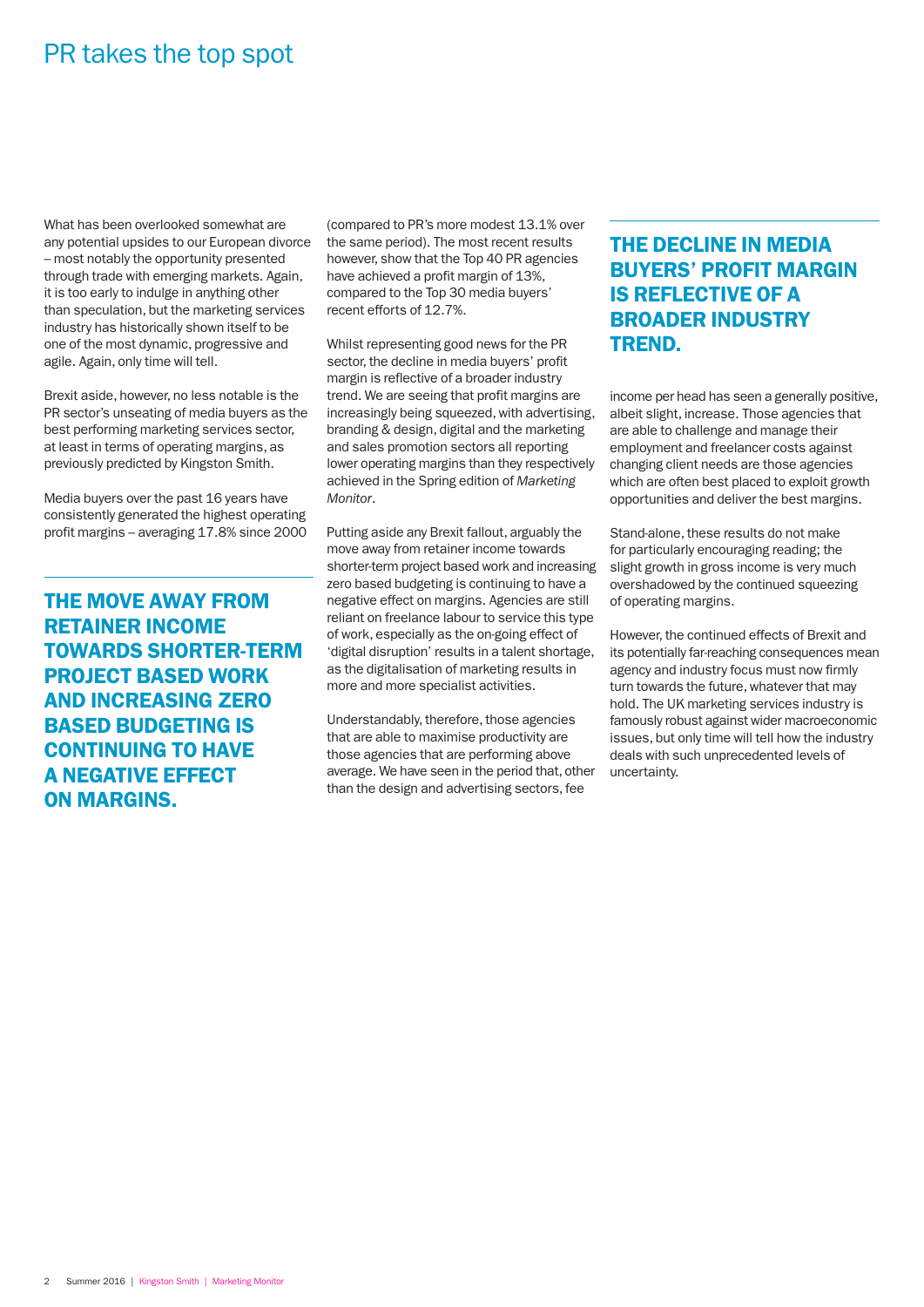# Recovery stalls as margins remain lacklustre

Of the Top 50 advertising agencies included within our review, 12 agencies filed new accounts over the last six months. Individual performance was a mixed bag, resulting in a slight decline of the key performance indicators across the sector.

Operating profit margins across the Top 50 fell slightly during the period from 11.2% to 11.1% and this reflects the current climate, which for many is still quite challenging. Of the 12 agencies filing new accounts only two met or exceeded our suggested target profit margin of 15%. However, encouragingly, six companies managed to improve their margins.

Over the past few years, agencies have seen a decline in retainer fees, which are being replaced by shorter term projects and zero based budgeting. This has had an impact on the results of the sector, as forecasting the pipeline has become increasingly difficult and there is a need to constantly re-assess staffing levels.

We suggest that, in order for an agency to have a good chance of reporting a healthy margin, it should aim to spend less that 55% of its income on staff costs and 60% including freelancers. The Top 50 advertising agencies spent an average of 60% just on staff costs, which has remained unchanged since the last results. However, once freelancer costs are taken into account, the ratio will look even worse, which is why profit margins are so depressed. Balancing resource between permanent staff and freelance is absolutely crucial. It's a difficult game but one that can make or break margins.

The key productivity measures for an agency are gross income and operating profit per head. For the advertising sector both of these deteriorated slightly in the latest results and, whilst they are not significantly down from last year, there has definitely been extra uncertainty in the market with agencies reporting less commitment from clients and the deferral of projects perhaps partly due to the EU referendum – the result of which is unlikely to improve matters in the short term.

Operating profit per head measures both productivity and profitability and across the Top 50 it fell to £11,919. Only one company filing new accounts met our target of £15,000 per head, although more than half improved on last year. In the last *Marketing Monitor* we

### THERE HAS DEFINITELY BEEN EXTRA UNCERTAINTY IN THE MARKET WITH AGENCIES REPORTING LESS COMMITMENT FROM CLIENTS AND THE DEFERRAL OF PROJECTS.

saw staff numbers increase by 6% and, although still increasing, they only rose by 3% in this period, which further suggests that agencies are being slightly more cautious in response to confidence in the economy.

Looking ahead, the results for the next six months will depend on how flexible agencies can be to changing client demands in an unpredictable economic climate. Those with a wider client base and retainer fees will likely insulate themselves to some extent from hesitations in client spending. However, great results will require careful cost control, which will continue to be difficult with rising rents and wage inflation.



Operating profit: Fee income

### Fee income per head

120,000

120,000



### Employment costs: Fee income %

65

65

65

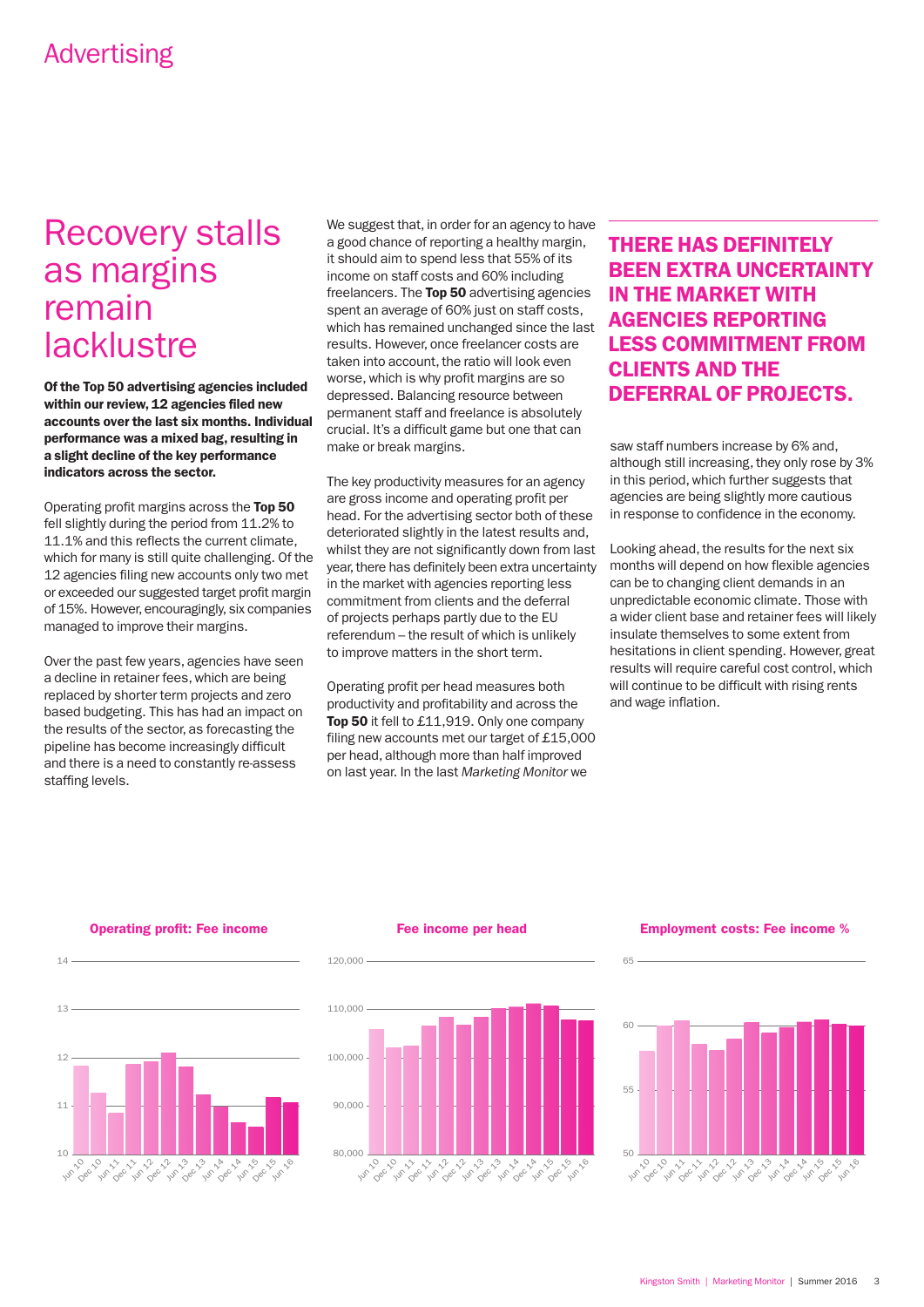# Increase in gross income not yet impacting positively on margins

As a whole, the design sector is performing well and has continued to grow this year, with the Top 30 design agencies generating an additional £13.5 million in gross income, which equates to a 5.9% inflation beating improvement. However, this has not translated into an increase in operating profit and unfortunately margins are down nearly one percentage point to 10.3%.

A well run agency should typically be able to generate operating profits of at least 15% of fee income, and ideally 20%. Some 11 of the Top 30 managed to achieve this lower target but only five achieved in excess of 20%, down from eight in the comparative year.

The average ratio of employment costs to fee income across the Top 30 has crept up two percentage points to 61% compared to last year. However, the reality is that once freelancers are also included this ratio would be even higher. The shortage of talent continues to drive up staff costs and, once freelancers are added in, this ratio would be well above our target of 60%.

Independent agencies make up 17 of the Top 30. Recently there has been a trend of divergence with group-owned agencies increasingly outperforming independents. However, the latest figures show operating profit margins at 11% for group-owned agencies and 10% for independents, narrowing the gap by four percentage points compared to last summer.

Rather disappointingly, average fee income per head generated across the sector worsened to just under our benchmark target of £100,000. Group-owned agencies fared considerably better, earning £108,000 per head compared to the £94,000 at independently owned agencies. However, they also spent considerably more on staff costs and overheads, hence their profit margins were not much better in the end. Individually, 15 agencies managed to achieve £100,000 fee income per head or more.

The very project driven nature of design work requires most agencies to use a high proportion of freelancers to deal with the peaks and troughs. Getting the balance right between permanent and freelance is absolutely vital to protect those slim margins. Therefore, having someone who oversees capacity management and signs off on additional resource is crucial and can make all the difference. Agencies need to regularly challenge whether they are using staff in the most efficient way and to come up with new and innovative ways of working that keep up with client demands.

AVERAGE FEE INCOME PER HEAD GENERATED ACROSS THE SECTOR WORSENED TO JUST UNDER OUR BENCHMARK TARGET OF £100,000.

Operating profit: Fee income

100,000

14



Fee income per head



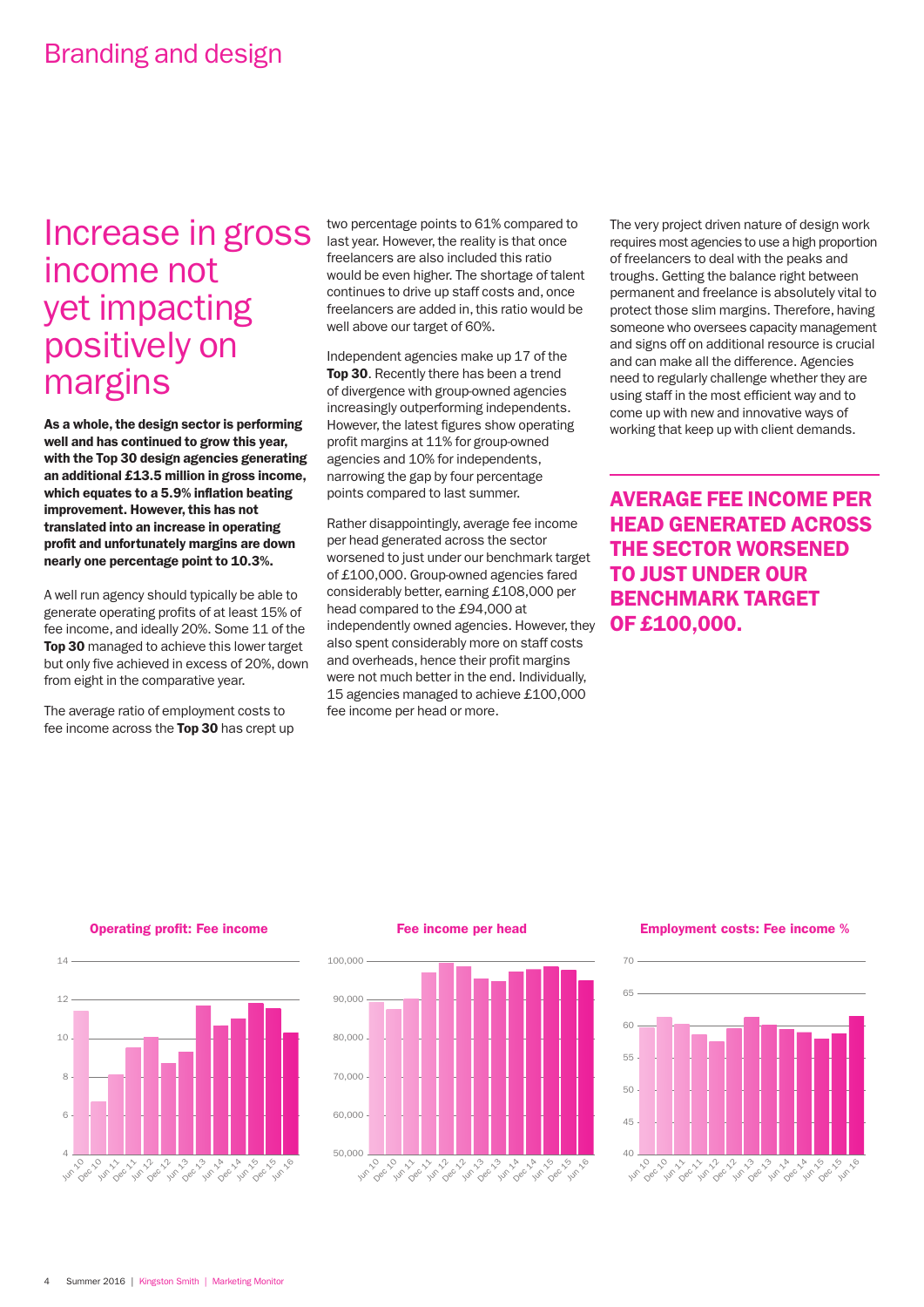# Gross income per head increases but margins still being squeezed

In the first half of 2016 only eight of the Top 30 agencies included in our survey listings have released updated financials, and so it is no surprise that the trends and results we saw in December 2015 remain broadly unchanged. Gross income per head remains strong at £93,037 compared to £87,304 last summer but this is still not being converted into bottom line profits as operating profit margins continue to be squeezed.

Operating profit per head has held around the £5,500 mark, the lowest levels seen since June 2012. This is in spite of a predictable continued increase in total gross income to £582.1 million from £506.2 million in the prior year as consumers' thirst for digital content continues to rise. A review of the low operating profit margins suggests that they are a product of other business costs, as the employment cost to gross income ratio of 58.9% remained static since December. These other costs, we assume, are heavily made up of rising property costs and

freelancers, as agencies try to cope with the increasing work load and need for experienced staff to compete with rivals in an industry where skilled staff are a limiting factor.

The aim for agencies here seems to be to develop their staff internally, retaining them in order to control costs and start to achieve healthier bottom line profits again. Staff incentivisation is therefore key to the success of any digital agency in light of the direct impact it has both on productivity and the long term security of a business.

It is still the group-owned agencies that appear to be controlling employments costs effectively, since only two of the nine companies in the Top 30 managing to meet our recommended target of employment costs being 55% of gross income were independents. This will be a product of the extra pressure being put on group companies to control staff costs.

It is not surprising that so few digital companies in the Top 30 meet this 55% target. On average, across the board, they achieve 61%, partly a result of the perceived skills shortage in the digital arena, which drives up pay, as talented marketers feel they are in a strong position in salary negotiations.

Drilling down into individual agencies we see that the results are not overly encouraging. Of the six companies that have filed results in the first half of 2016 four have reported a

drop in operating margins. Surprisingly, these results do not appear to be linked to agency size as the two companies reporting increases in margins are Us Two Studio and Agency Republic, which are at opposite ends of the spectrum at 8th and 30th respectively in the Top 30. Of these two, it is Agency Republic's operating margin growth which is most impressive. Their margin has increased from -2.9% in their prior year figures to 11.94%. This is due largely to a huge reduction in staff numbers and therefore costs.

Where profit margins have dropped at the individual company level for the new filers, these have in cases been significant. For example, Precedent Communications moved from -1% operating profit margin in the prior period to -12.1% in 2016, which by their own admission in their business review is due to poor management decisions resulting in loss in turnover and overstaffing pushing up costs.

In conclusion, the results of the past six months do not reveal anything unexpected; productivity continues to appear on the rise, although impacted by the over-reliance on freelancers, which is squeezing margins.

### SKILLS SHORTAGE IN THE DIGITAL ARENA DRIVES UP PAY.

Operating profit: Fee income

 $14$ 



#### Fee income per head



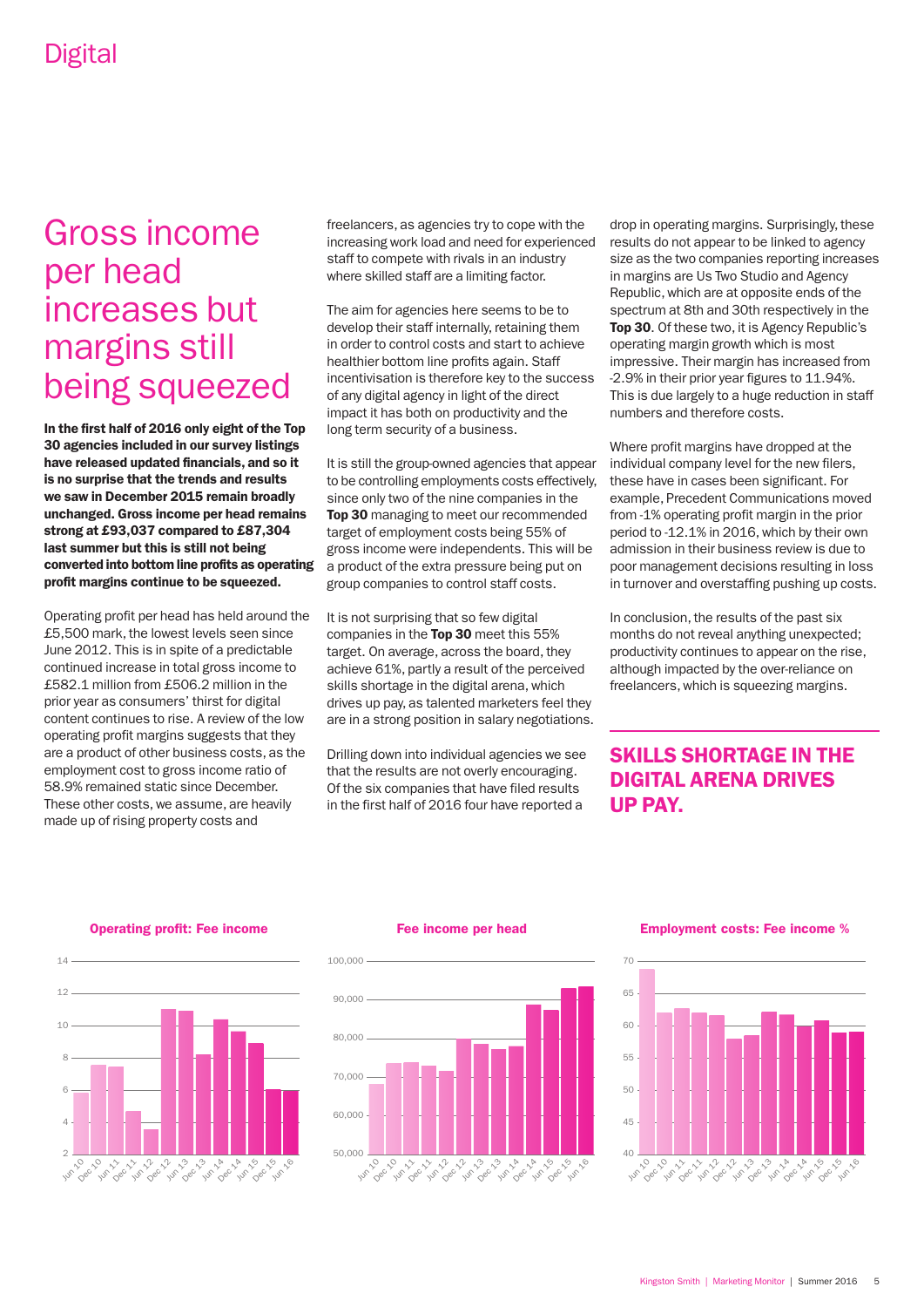# **Productivity** remains steady but spiralling operating costs have hit profit margin

As was the case with our 2015 annual survey on the financial performance of marketing services companies, the Top 40 marketing and sales promotion (MSP) agencies continued to display operating profit margins significantly below the historic average. Despite the effect of the recession, between *Marketing Monitor 2010* and *Marketing Monitor 2015*, the average operating profit margin achieved was 8.7%. Against the backdrop of an improving, although still challenging, macroeconomic climate, the latest margin achieved of 6.5% is obviously deeply concerning.

The results were, as ever, a mixed big, with 10 agencies achieving our target of operating profit per head of £15,000 whilst 10 agencies suffered an operating loss.

Average fee income per head (i.e. productivity) has increased to £90,901, an improvement of approximately 2.8%. Clearly this is one of the positives from the latest results, which shows that there are growth opportunities for those agencies that are able to get their overall offering right.

Staff costs as a proportion of fee income have remained consistent at 57.9%. Whilst this is still slightly above the Kingston Smith target of 55%, it is very likely that there is also a significant proportion of fee income being spent on freelancers, which is why profit margins are suffering so much.

It is likely that it is not only staff costs putting pressure on profit margins. One of the key challenges facing agencies now and in the near future is managing spiralling property costs. For some, they will have been lucky with break clauses and when rent reviews occur. For those unlucky ones, the substantial rent hikes that we are seeing, not just in Soho but in surrounding areas, will make a dent in margins and agencies need to think more cleverly about flexible ways of working to manage this.

One key financial indicator, combining profitability and productivity, is operating profit per head. In light of the above, it is no surprise that the operating profit per head of £5,898

### OPERATING PROFIT PER HEAD OF £5,898 WAS ONE OF THE LOWEST RECORDED IN THE LAST 10 YEARS.

was one of the lowest recorded in the last 10 years. Despite this being disappointing, it is at least an improvement on the results of our latest annual survey in which agencies generated just £5,458 per employee.

Obviously controlling costs is vital to improve the profitability of the Top 40 MSP agencies. The challenge for all will be balancing any cost saving measures against the creative output which drives new business and industry recognition. Stemming loss of revenues to more digitally focused agencies is also key. The ability to develop sector specialisms that allow MSP consultancies to demonstrate how they can better add value may help to improve revenues and margins.

Operating profit: Fee income

100,000

 $14$ 



### Fee income per head



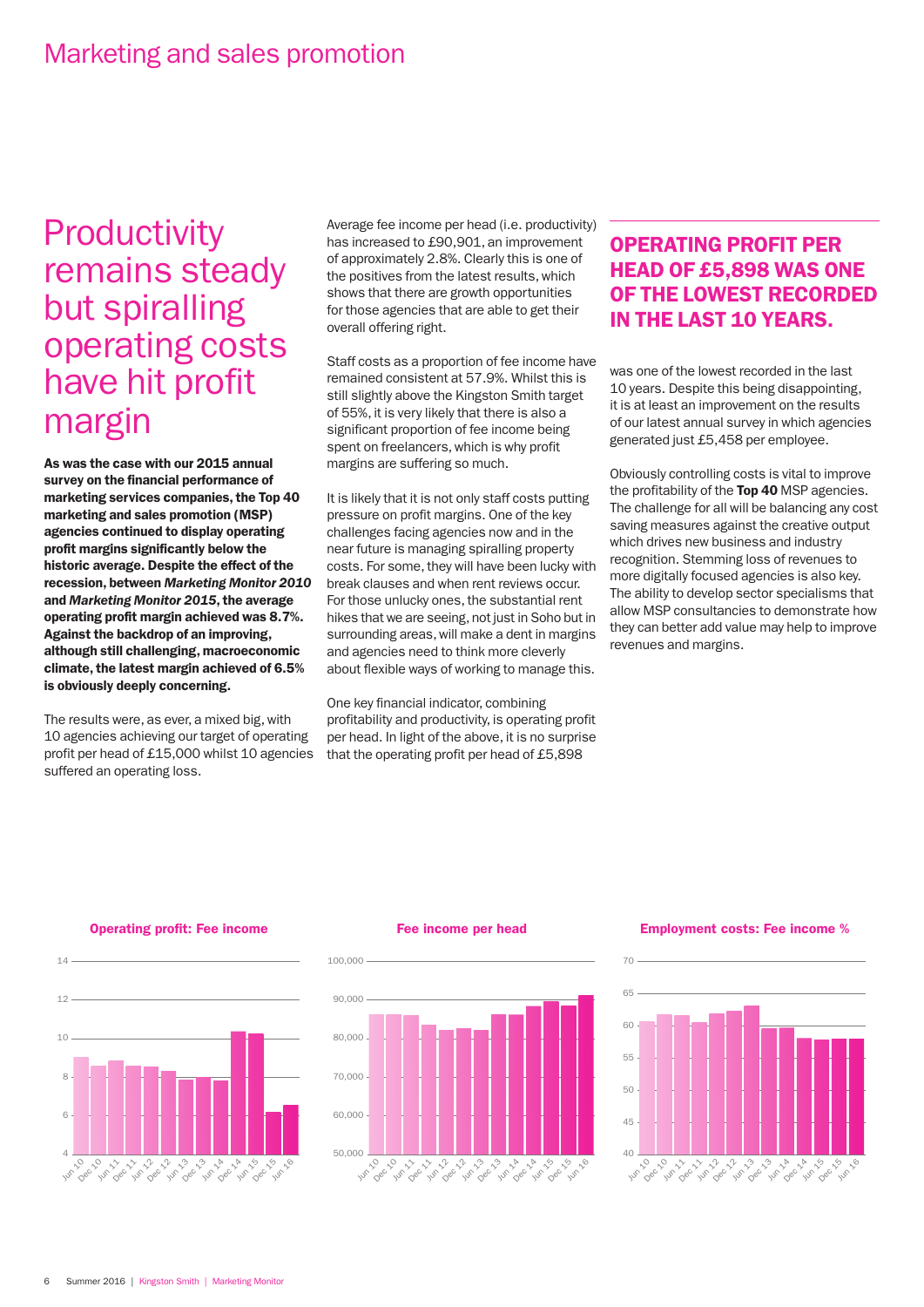# Pressure on profits continues as media buyers are knocked off their top margin spot by PR

The latest reported results for media buyers reflect a sector that is continuing to adapt to the evolution of the media buying market away from traditional strategies into the digital world. The Top 30 media buying agencies have experienced increased pressure on profits since the recession, and this difficult period for agencies has continued. As previously predicted, they have finally been knocked off their top spot by PR agencies, which are reporting average profit margins of 13% compared to media buyers' 12.7%.

Media buyers continue to spend a much higher proportion of their fee income on staff costs, which remains way above our 55% target for the second running *Marketing Monitor*. In earlier years media buyers kept this ratio contained comfortably around the 50% mark. However, it has been steadily worsening since the recession. This is no doubt indicative of the industry's focus in recent years on attracting, incentivising and retaining talented staff in order to deal with

digital disruption. However, the knock on effect of this is that there has been a steady decline in the average operating profit margin from a high of 22.2% in 2009 to 12.7% in the latest reported results.

However, this average across the Top 30 hides a big chasm between the group-owned agencies and the independents. Whilst the group agencies saw a decline in profit margins from 15.6% last year to 12.4% in the latest reports, independent agencies saw an improvement from 14.6% to 17.1%. Therefore, perhaps as expected, the independent agencies are showing their agility to impact and improve their performance. We recommend a target profit margin for agencies of 20%, with 15% as a minimum.

The key reason independent agencies are able to deliver better profit margins is their tighter control on employment costs at just 56.1% of fee income compared to 60.7% among group agencies. We suggest that staff costs should be less than 55% of fee income.

Fee income per head is the key measure of productivity for media buying agencies. This has been largely stable since our last report and, based on the latest filed accounts, the average has risen slightly to £101,381. We recommend a minimum of £120,000. Again, independents have managed to improve this ratio from £93,169 in the previous year to £95,548, compared to the group-owned agencies where fee income per head has fallen from £103,132 to £101,899. The key challenge for all agencies going forwards will

### THERE HAS BEEN A STEADY DECLINE IN THE AVERAGE OPERATING PROFIT MARGIN FROM A HIGH OF 22.2% IN 2009 TO 12.7% IN THE LATEST REPORTED RESULTS.

be improving the productivity of staff without increasing related costs in order to recover historical profitability levels. However, this is likely to be difficult while the industry continues to experience such change.

The performance of the independents clearly surpassed that of the group-owned agencies. However, they only numbered nine out of the Top 30 and were also all at the smaller end of the table, so they did not heavily influence the overall average. Whilst they continue to deliver better performance, they are likely to be acquisition targets for the groups and so we may well see even less independents in the next survey.

Whether the continued investment by media buyers starts to pay dividends and margins recover and regain their top spot remains to be seen. Our experience of the very commercial nature of those running media buying agencies predicts that they will - it just may take a little time.

Operating profit: Fee income



#### Fee income per head



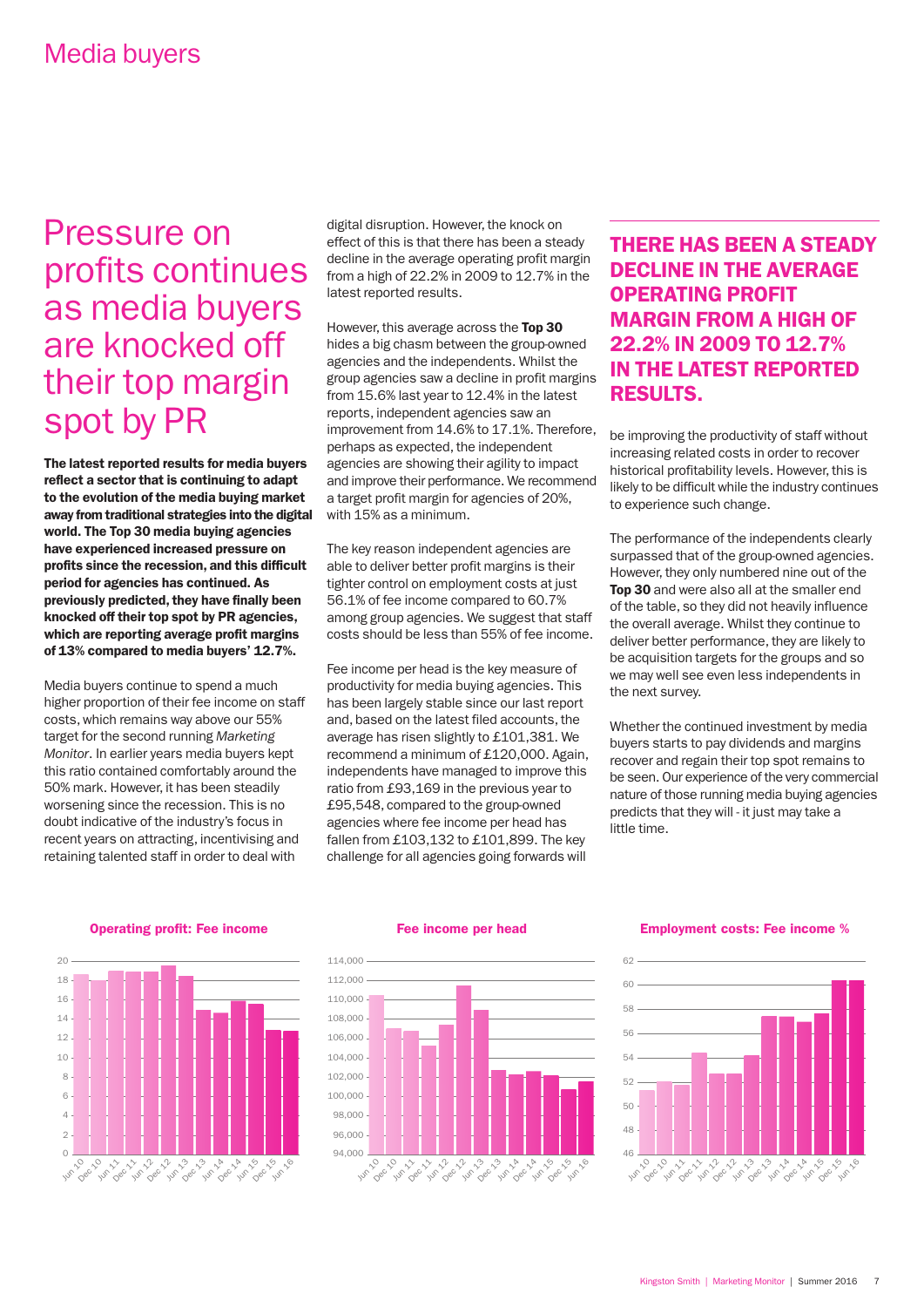# Operating profit margin shows continued recovery from the 10 year low of a year ago

The average operating profit margin has increased further from 12.4% to 13%, solidifying the recovery seen in the Top 40 at the end of 2015. It is pleasing to see that 22 agencies managed to exceed our target of at least 15%, compared to last year's 20.

This increase has been driven by increased improvement in efficiency in terms of employment costs. Despite the recovery, this is still a far cry from the pre-recession levels and even the peak of 14.2% seen in 2013.

It is encouraging to see that PR consultancies are managing to improve the employment cost to gross income ratio; this figure has fallen below 62% for the first time since 2013. The importance of controlling this ratio is highlighted by the fact that, of the 10 agencies achieving a profit margin of more

than 20%, all but one kept employment costs below our target ratio of 55%. This proves once again that an agency needs to keep good control of its people costs in order to generate healthy bottom-line profits.

Drilling down into individual agencies, we see that the results are in fact a mixed bag. Just nine companies have filed new results in the first half of 2016, of which five have reported growth in operating margins and four have reported declines.

Within the five companies reporting growth, three exceeded their prior year operating profit margin by more than 5%. Of these, Porter Novelli showed the largest increase in operating margin, going from an operating loss last year to a profit in the current year. This was due largely to cost cutting exercises.

Where profit margins have dropped at the individual company level, these have not been significant. Frank Public Relations saw the largest fall; however, despite this, it remains third highest of the Top 40 for operating profit margin.

Looking back across the board, employment costs per head remain high at £66,133, being one of the highest among the other marketing services sectors analysed. Equally, though, gross income per head is one of the highest across all sectors at £107,261. The reason

behind this is that PR consultancies have a more senior mix of staff who, whilst being more expensive, are able to generate more fee income. This remains a feature of PR agencies and helps contribute to their healthy margins, as the work tends to be more consultancy-led and the client relationships are maintained at a more senior level.

Overall, the PR sector continues to show healthy margins. It achieves this through its senior staff relationships, meaning that they fare well in procurement discussions, and due to the fact that in the main, and more often than in other sectors, PR consultancies tend to specialise in a particular industry, enabling them to demand higher margins for the increased value they add.

EMPLOYMENT COSTS PER HEAD REMAIN HIGH AT £66,133, BEING ONE OF THE HIGHEST AMONG THE OTHER MARKETING SERVICES SECTORS ANALYSED.



Operating profit: Fee income

### Fee income per head

120,000

 $120.000 -$ 



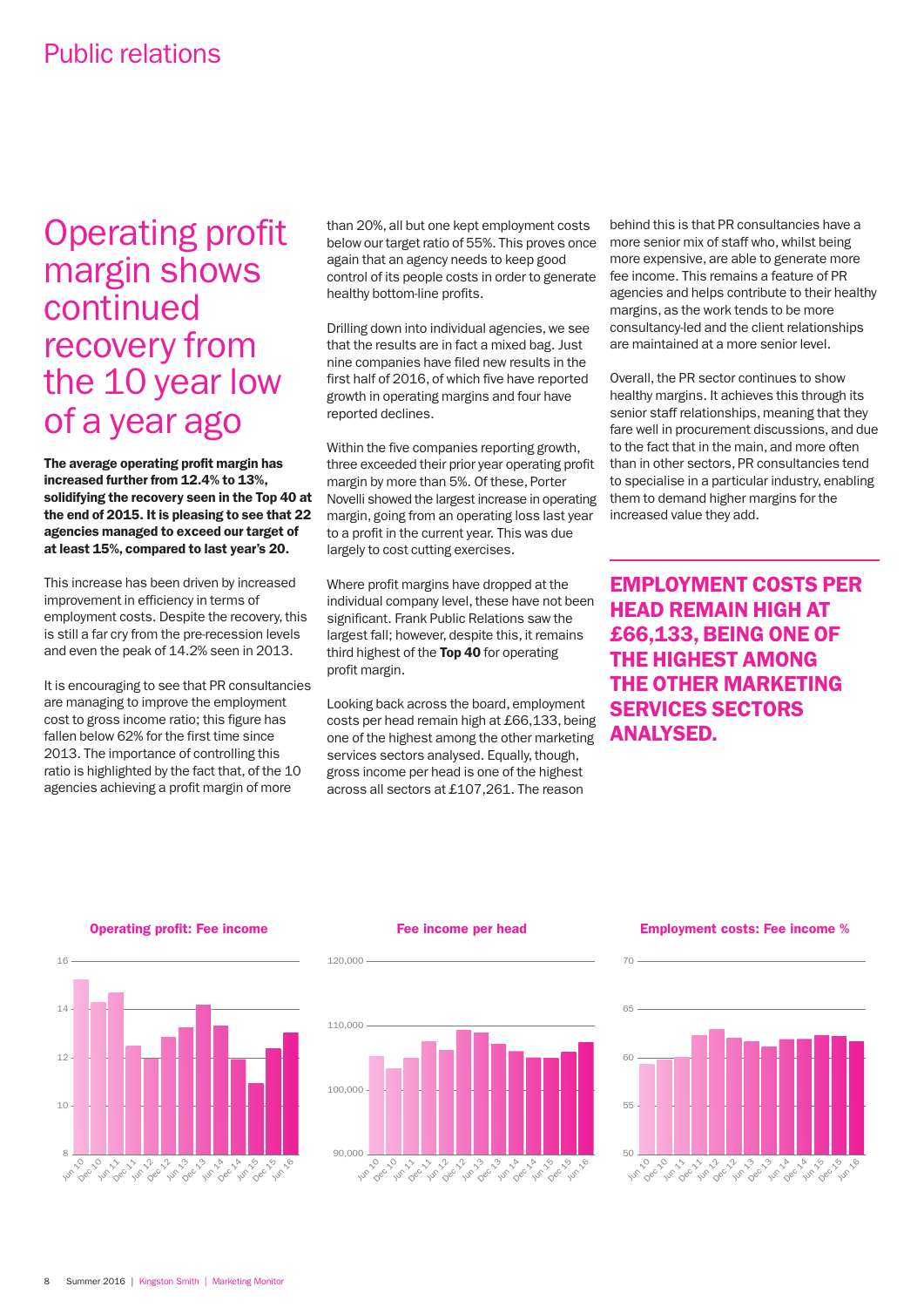# Sector performance at a glance











### Media buyers





For the first time in 16 years, the PR sector unseats media buyers at the top of the operating profit margin table. PR achieved operating profit margins of 13% compared to media buyers' 12.7%.

The on-going effects of 'digital disruption' and changing client behavioural patterns further squeeze operating profit margins across the industry.

The digital sector records the lowest operating profit margins of all of the sectors, largely due to their reliance on costly freelancer labour to service the increasingly specialist work that these agencies are engaged in.

Staff costs as a % of gross income remain fairly stable at around 60% on average. Those agencies best placed to manage

staff costs will always be those who record the best margins.

Other costs as a % of gross income are on the rise, as agencies renegotiate property leases or look to invest internally as part of a strategy to ensure future growth.

### Public relations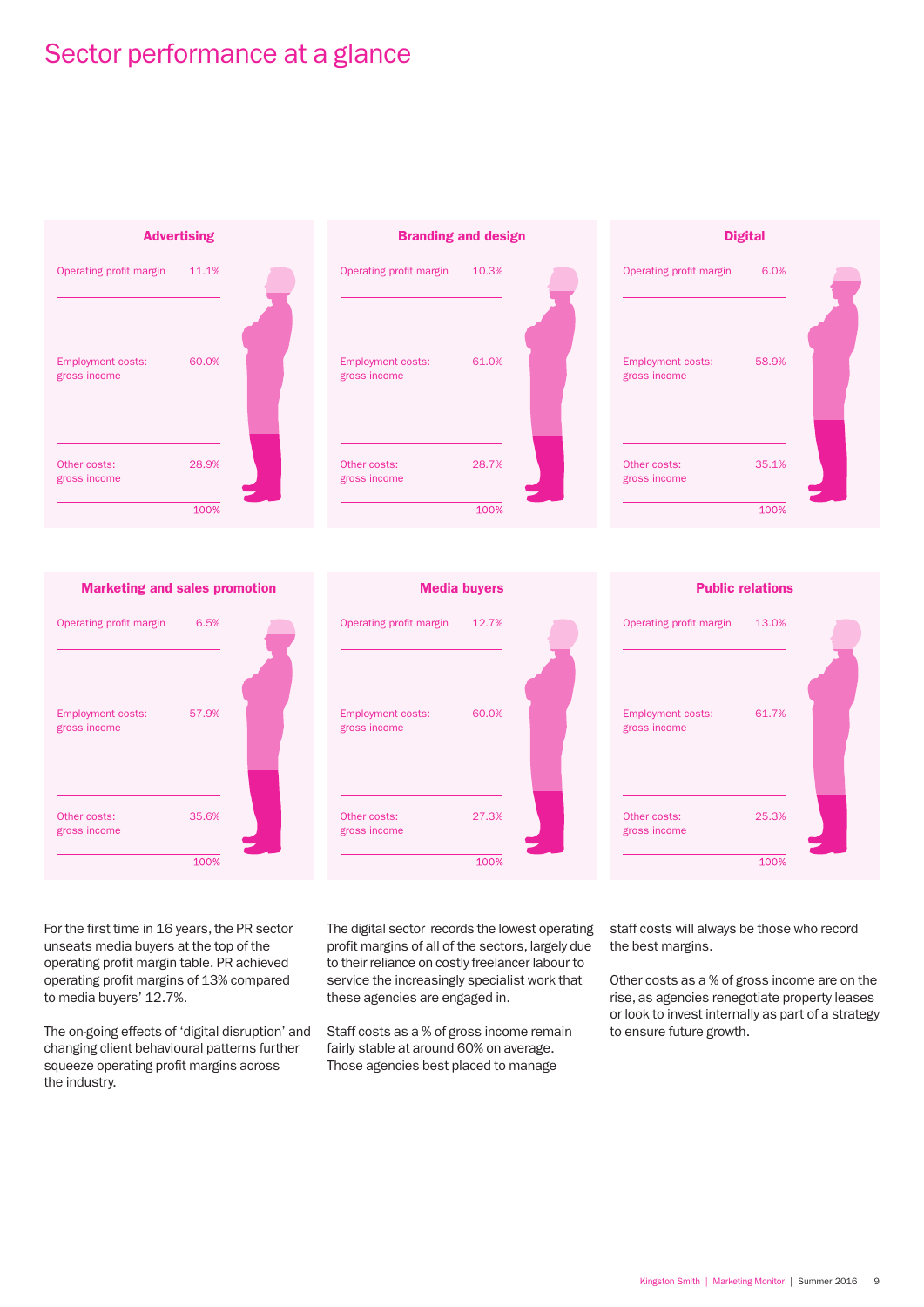# Monitoring the markets

The Marketing Services Share Price Index tracks the share prices of marketing services groups listed on the London Stock Exchange's Main Market or AIM, tracking prices against the performance of the leading 100 shares on the FTSE. Previous editions of Monitoring the Markets included share prices dating back to May 2007; however, the starting point for our comparison has now been brought forward to January 2010, with marketing services groups re-based against the FTSE from that date.

The share prices included in the analysis are the month end close prices. However, in order to show the initial impact of the EU referendum on 23 June, the data has been extended to include the close price as at 24 June 2016.

The index and the FTSE 100 have followed similar paths over the past six years, with the highs and lows of the marketing services index being more extreme; and the index closed on 24 June 2016 8% below the FTSE 100.

During the past two years, five new marketing services groups - Adgorithms, Crossrider, Matomy Media Group, Taptica International and XLMedia - have been admitted to AIM and are now included within our index. Three of these companies originate from the Tel Aviv technology cluster, nicknamed 'Silicon Wadi' in Israel and underline the global appeal of London's stock markets, although this appeal will surely be impacted following the vote to leave the European Union.

The results of the referendum have caused turmoil in the markets, with the FTSE 100 falling 8% in the first few minutes of trading after the result was confirmed. The markets calmed slightly after David Cameron's announcement that he would resign and assurances from the Bank of England that they would take any measures necessary to stabilise markets. This resulted in the FTSE 100 recovering slightly to finish 3% down on the previous day and just 1% down from the closing figure at the end of May.

The impact on the Marketing Services Index was far more extreme, with the index down 7% from the end of May. Investors are concerned that reduced consumer confidence will spark a slow down in growth or even another recession, with history telling us that in times of hardship marketing and advertising budgets are the first things to be cut. WPP boss Sir Martin Sorrell has been highly critical of the vote to leave, stating 'this is not good news', as he delivered his 'autopsy' on the result. He highlighted the fact that uncertainty in the coming months will be considerable and will slow decision making and deter activity.

In the longer term, analysts are worried that Chinese and US investors will be less inclined to invest in the UK media market over concerns around the access to the rest of Europe. We can expect to have a much clearer picture in our next edition of *Marketing Monitor*, which will include share prices for the coming months, allowing us to dissect more clearly the impact of the vote to leave.

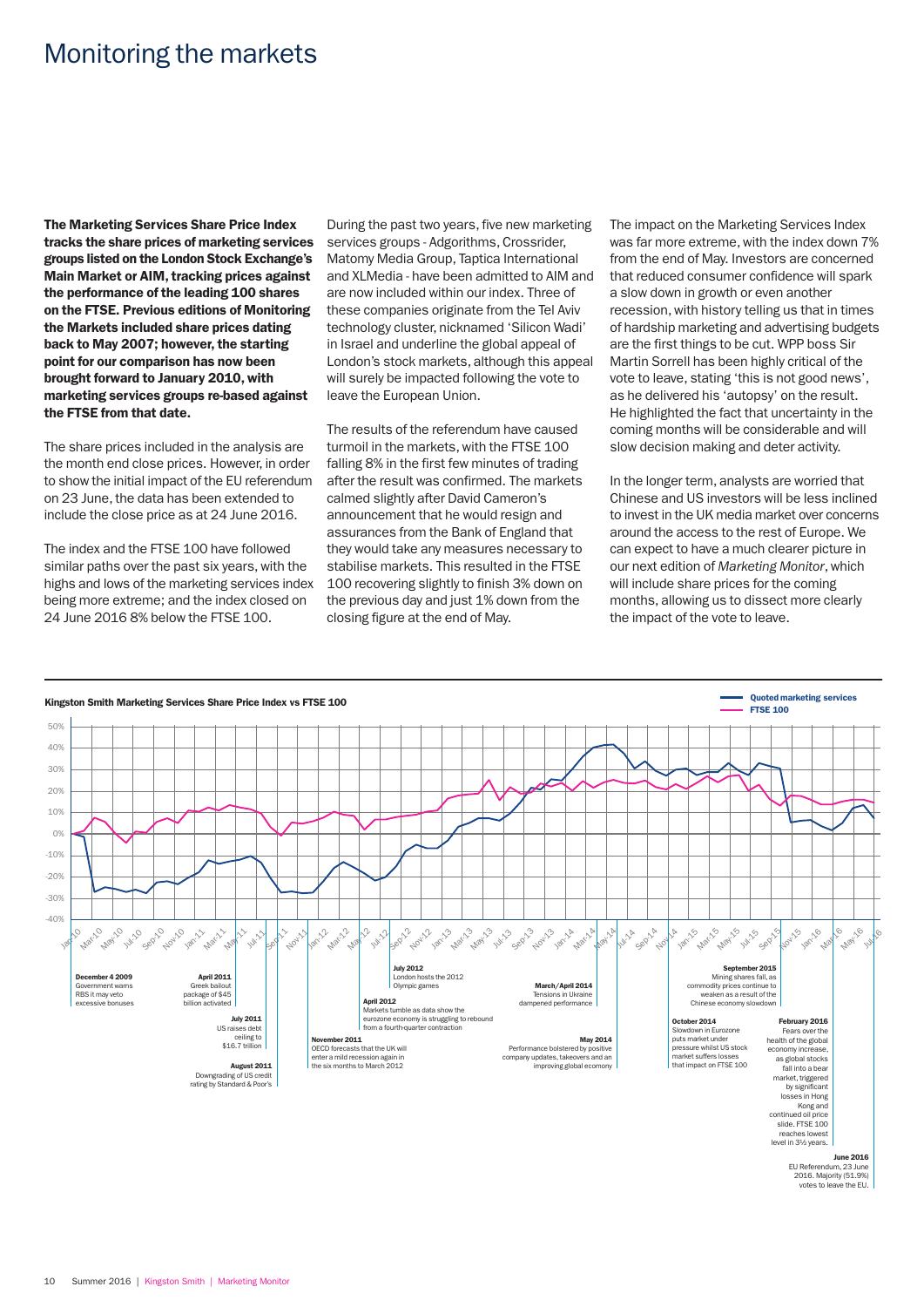Prior to the Brexit results, the five months to May 2016 had seen reasonable growth in the marketing services index of 7%, outperforming the FTSE 100 over the same period, which dipped in the first quarter of 2016 but recovered to finish at a very similar level to December 2015.

In our last *Marketing Monitor* we saw a steep decline in the marketing services index due to the delisting of Chime Communications. If we eliminate the effect of Chime delisting, the index actually saw growth of 4% and the five months to May have seen this growth continue.

The FTSE 100 closed at new three year lows in January and again in February due to the continuing fall in commodity prices, a slow down in demand from China and anxiety over the state of the global economy. However, confidence in the global markets returned at the end of February and the FTSE 100 recovered, stimulated by a strong performance from banks.

As expected, the marketing services index outperformed that of the FTSE during the five months to May, as marketing services companies are far less likely to be affected by commodity prices and Chinese demand, given that a high proportion of the FTSE 100 are natural resource companies.

Another key reason that the marketing services index outperformed the FTSE 100 is due to the Tangent Communications Plc

buyout. The share price of the print giant saw a steady decline throughout 2015 and the underperforming stock was dragging the index down. Trading of shares was cancelled in April, resulting in their removal from the index and causing a jump of 10% between March and April. The buyout, backed by a £12 million unsecured loan from TV mogul Michael Green, will see the company revert to being a private family-owned business.

As ever, WPP is the bellwether stock in the marketing services index. The world's largest advertising group mirrored the performance of the FTSE 100 during the period, with dips in January and February due to fears about the outlook for worldwide advertising revenue as economic growth slows, before stabilising with an overall increase in share price of 2% for the period to May. However, this moves to a 2% fall when looking at the post Brexit price on 24 June. In March, WPP released annual accounts showing a 2.8% increase in yearly profit to £1.5 billion. At the firm's annual general meeting in early June the board of WPP faced a wave of criticism as a third of investors failed to back Sir Martin Sorrell's £70 million pay deal.

YouGov has continued to build on its strong 2015 with its share price up 17% since the turn of the year. The boom has been spurred on by the London mayoral elections and, more recently, huge interest in the EU referendum. However, as with the 2015 General Election, the polling company got it wrong, predicting a

vote to remain, which could easily see investors lose confidence? There are also no major events on the immediate horizon requiring opinion polls which could lead to a fall in revenue, although a second Scottish referendum and General Election may now not be a million miles away. In recent years, however, the group has diversified across Asia, France and the US and will hope that this can help stabilise their share price in the aftermath of the referendum result.

Creston Plc had a poor start to the year, with its share price down 25% since December 2015. However, in February it agreed a new partnership with Latin America based Adriadna Group, with the aim of growing its international standing. The Adriadna Group has 350 employees across 10 countries and the deal will enable the two groups to use each other's local expertise and will also include joint pitches for global clients.

Next 15 continued its strong performance, with its share price up a further 12% in the five months to May; however, the rise was all but wiped out by a 10% fall in June. Its annual report was released in April 2016, with positive results showing an increase in headline revenue of 19% and profit before tax of 29%. The continued successful acquisitions of Encore, IncrediBull and ODD also continue to add to the company's strong market position.